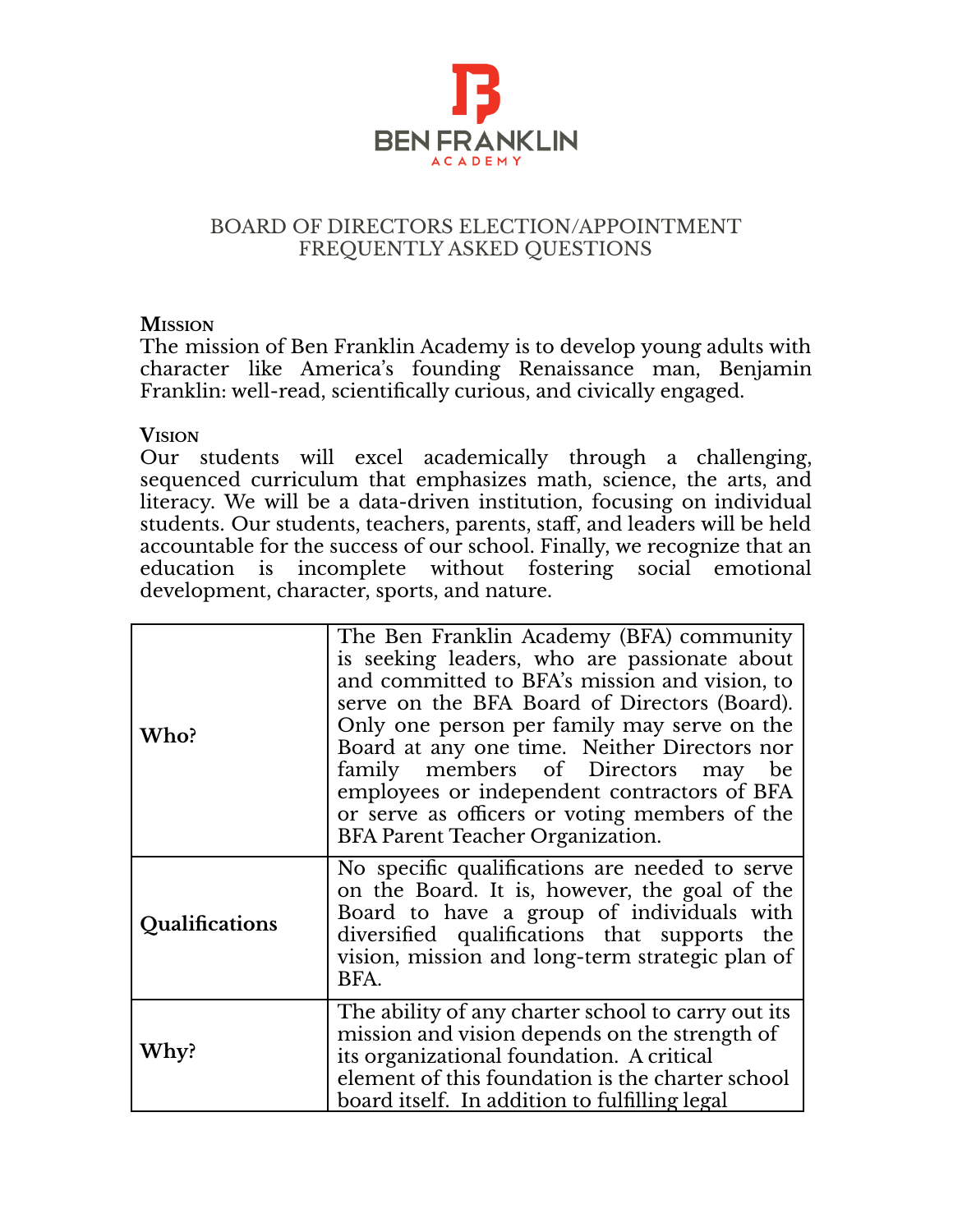|                               | requirements, every charter school needs a<br>board composed of individuals who not only<br>support the school's mission but also sincerely<br>believe in and seek to promote it. Advocating<br>for BFA and its educational philosophy is an<br>important function of the Board and involves<br>promoting the mission, vision and goals of BFA<br>within both the BFA community and the<br>community at large. |
|-------------------------------|----------------------------------------------------------------------------------------------------------------------------------------------------------------------------------------------------------------------------------------------------------------------------------------------------------------------------------------------------------------------------------------------------------------|
| <b>Nomination</b><br>Deadline | 11:59 p.m. (MST) on February 18, $2022$                                                                                                                                                                                                                                                                                                                                                                        |
| Q&A Forum                     | Candidates for all open Board seats must attend<br>a question and answer session with the current<br>Board, which is also open to the<br><b>BFA</b><br>community, at 5 p.m., Tuesday, March 22.                                                                                                                                                                                                                |
| Election                      | In Spring 2022, the BFA community will elect<br>one (1) director. Specifically, Board elections<br>will take place electronically from Monday,<br>April 11 through 11:59 p.m. (MST) on Sunday,<br>April 17.                                                                                                                                                                                                    |
| Appointment                   | In Spring 2022, the Board will appoint one (1)<br>director. Any candidate not elected by the BFA<br>community or any other qualified individual is<br>eligible to be appointed by the Board. The<br>Board may nominate candidates for the Board<br>appointed seat up until the Board vote held on<br>Tuesday, April 19, during the regularly<br>scheduled Board meeting.                                       |
| <b>Results</b>                | Results of the election will be announced and<br>the appointment by the Board will made on<br>Tuesday, April 19, at the regularly scheduled<br>Board meeting.                                                                                                                                                                                                                                                  |
| <b>Board Goals</b>            | Specifically, the Board has identified the<br>following six (6) goals in BFA's Strategic Plan:<br>1) Improve the educational experience on a<br>continual basis<br>2) Maintain financial stability<br>3) Increase parent satisfaction and demand for<br>enrollment<br>4) Promote staff and professional development                                                                                            |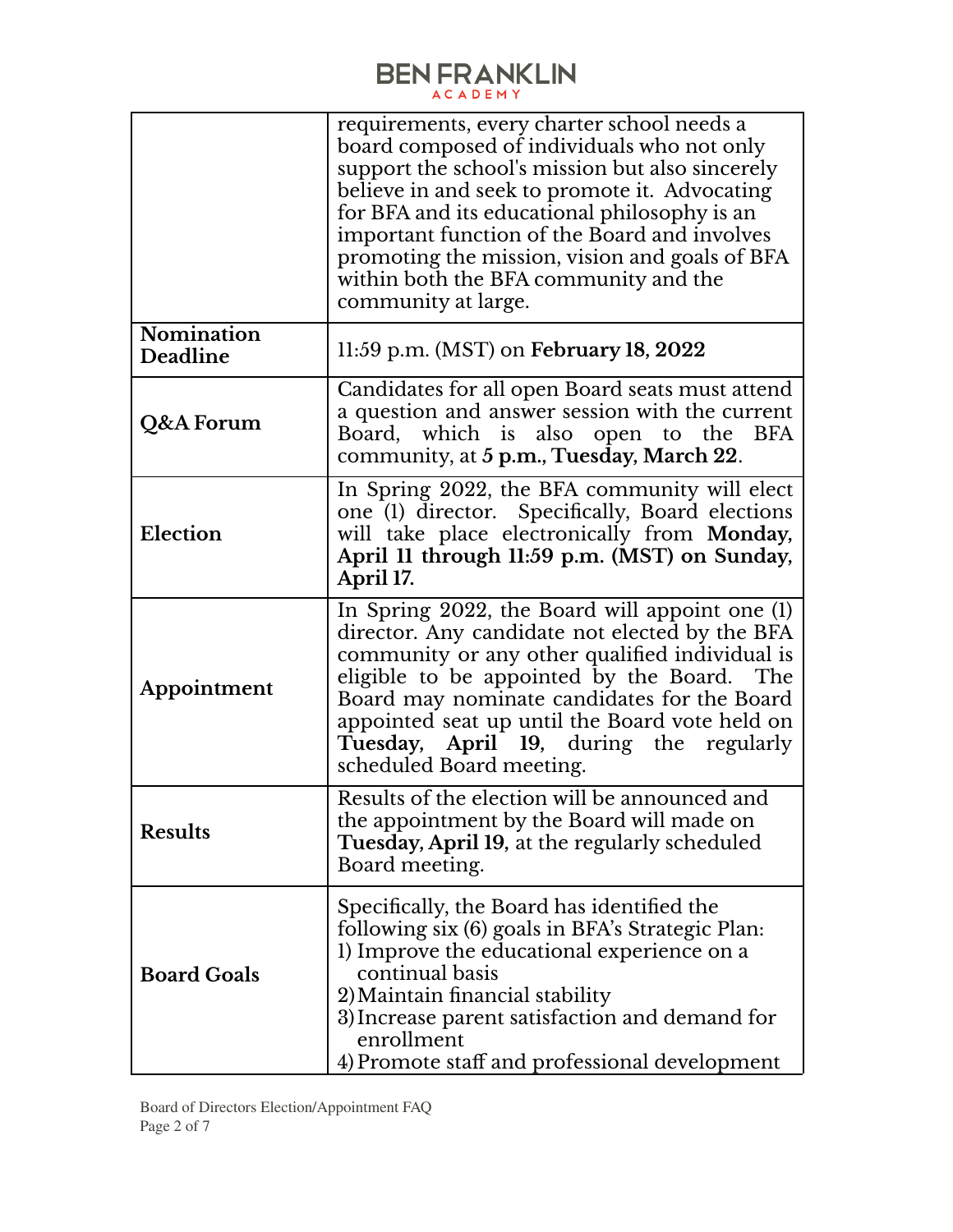|                                                           | 5) Maintain and develop facility                                                                                                                                                                                                                                                                                                                                                                                                                                                                                                                                                                                                                                                                                                                                                                                                                                                                                                                                                                                                                                                                                                                                                                                                                                                                                                                                                                                                                                                                                                                                                                             |
|-----------------------------------------------------------|--------------------------------------------------------------------------------------------------------------------------------------------------------------------------------------------------------------------------------------------------------------------------------------------------------------------------------------------------------------------------------------------------------------------------------------------------------------------------------------------------------------------------------------------------------------------------------------------------------------------------------------------------------------------------------------------------------------------------------------------------------------------------------------------------------------------------------------------------------------------------------------------------------------------------------------------------------------------------------------------------------------------------------------------------------------------------------------------------------------------------------------------------------------------------------------------------------------------------------------------------------------------------------------------------------------------------------------------------------------------------------------------------------------------------------------------------------------------------------------------------------------------------------------------------------------------------------------------------------------|
|                                                           | 6) Renew Charter Contract                                                                                                                                                                                                                                                                                                                                                                                                                                                                                                                                                                                                                                                                                                                                                                                                                                                                                                                                                                                                                                                                                                                                                                                                                                                                                                                                                                                                                                                                                                                                                                                    |
| <b>Governing Board</b><br>Duties and<br><b>Activities</b> | • Know and participate in approving all<br>policies, which guide the organization, its<br>governance, and its work.<br>• Be familiar with the organization's priorities<br>and initiatives, including its public policy<br>activities.<br>• Provide active assistance in public policy<br>activities, including making contacts with key<br>policy makers, participating in press<br>conferences, delivering testimony, and<br>otherwise supporting advocacy activities,<br>while working with staff.<br>• Use the mission and vision of BFA to guide<br>decisions and policies.<br>• Ensure BFA's long-term success through<br>financial and educational oversight.<br>• Actively monitor BFA's income and expenses<br>and review and approve the annual budget.<br>• Utilize established sub-committees to further<br>the strategic goals and mission and vision of<br>BFA.<br>• Review all policies annually and approve all<br>new/revised policies.<br>• Receive monthly reports from the Principal<br>and conduct annual performance review of<br>Principal.<br>• Identify areas of strength and weakness as a<br>governing board and provide training as<br>appropriate.<br>• Review policies, budgets, minutes, reports,<br>documents, etc. thoroughly prior to voting to<br>either approve or deny the same.<br>• Conduct operations in compliance with all<br>applicable laws, including, but not limited to,<br>Sunshine and Open Meetings laws.<br>• Respect, listen to, and treat courteously all<br>people involved with the organization.<br>Three $(3)$ year term. May serve up to two $(2)$ |
| Term                                                      | consecutive terms.                                                                                                                                                                                                                                                                                                                                                                                                                                                                                                                                                                                                                                                                                                                                                                                                                                                                                                                                                                                                                                                                                                                                                                                                                                                                                                                                                                                                                                                                                                                                                                                           |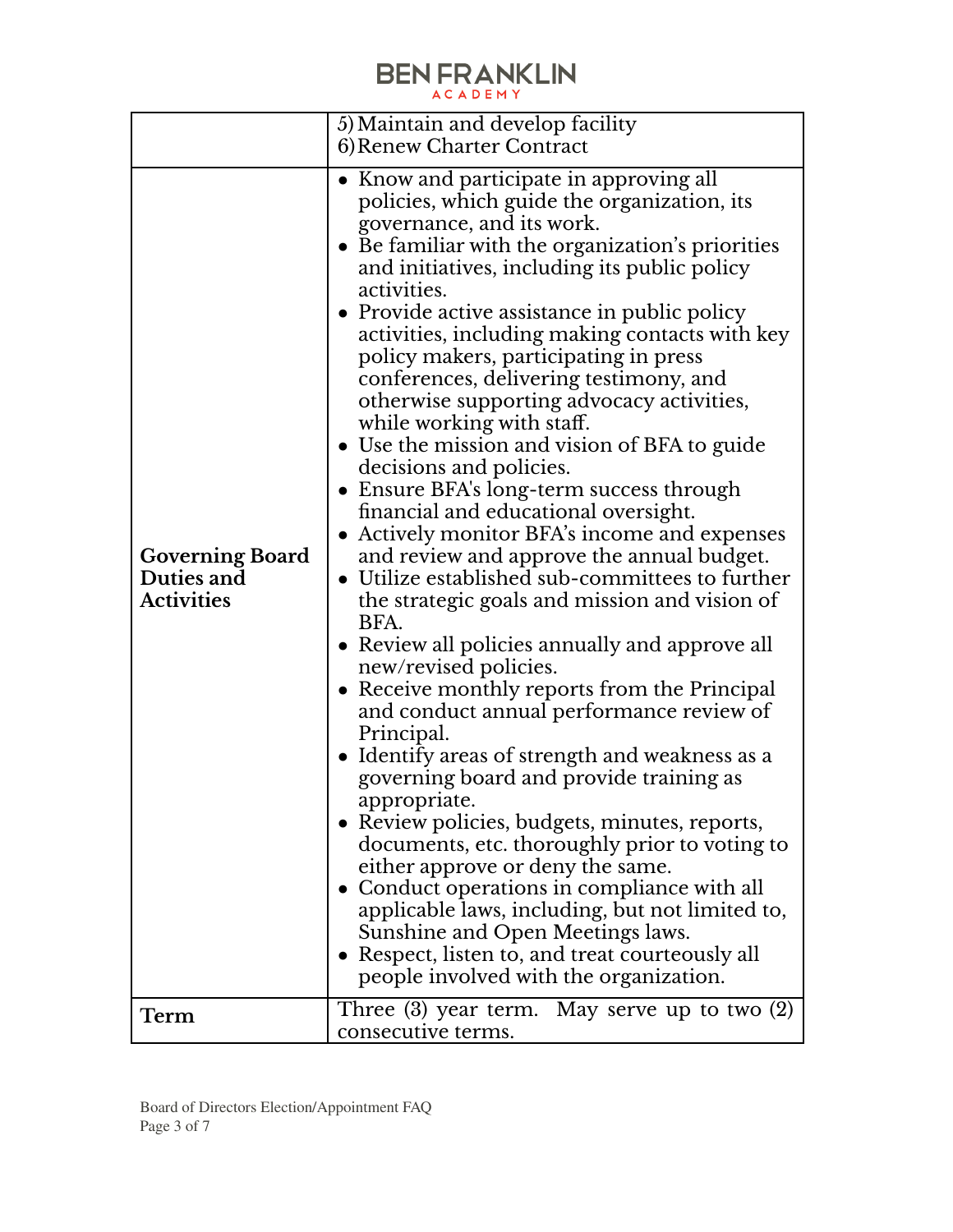| Time<br>Commitment | • On average, Board directors typically invest<br>approximately 20 hours per month in BFA<br>governance and oversight duties including<br>preparing for and attending committee and<br>Board meetings.<br>• In addition, directors agree to represent BFA<br>at outside meetings or events important to<br>the organization at least once every three (3)<br>months. Specific assignments will<br>be<br>determined at the Board or committee level.<br>• Monthly Meetings: New Directors attend the<br>regular May meeting but are non-voting.<br>Board meets monthly one night a month for<br>3 – 5 hours and as needed. A special session<br>may be scheduled and noticed if needed to<br>address specific needs. The Board does not<br>meet in July.<br>· Performance Presentation: All directors<br>attend a presentation by the Principal in May.<br>Outgoing directors will attend and complete<br>the Principal Annual Performance Review.<br>New directors will attend and participate in<br>the meeting but will not complete the<br>evaluation.<br>• Annual Board Working Meeting:<br>All<br>directors attend and participate in a local<br>full-day working/strategy meeting in June (in<br>lieu of a regular June meeting).<br>· Staff Appreciation Breakfast: All directors<br>host and attend a staff appreciation breakfast<br>in December.<br>• School Visit: Each director will visit BFA for<br>at least half a day per academic year for a<br>pre-scheduled opportunity to observe classes.<br>• Committees: Directors actively serve on at<br>least one (1) standing committee and attend<br>committee meetings regularly, attending at<br>least two-thirds of the scheduled committee<br>meetings as well as special meetings as<br>needed.<br>Board directors are expected to attend at least |
|--------------------|---------------------------------------------------------------------------------------------------------------------------------------------------------------------------------------------------------------------------------------------------------------------------------------------------------------------------------------------------------------------------------------------------------------------------------------------------------------------------------------------------------------------------------------------------------------------------------------------------------------------------------------------------------------------------------------------------------------------------------------------------------------------------------------------------------------------------------------------------------------------------------------------------------------------------------------------------------------------------------------------------------------------------------------------------------------------------------------------------------------------------------------------------------------------------------------------------------------------------------------------------------------------------------------------------------------------------------------------------------------------------------------------------------------------------------------------------------------------------------------------------------------------------------------------------------------------------------------------------------------------------------------------------------------------------------------------------------------------------------------------------------------------------------------------------------------------|
| <b>Absence</b>     | 90% of the Board meetings each year.                                                                                                                                                                                                                                                                                                                                                                                                                                                                                                                                                                                                                                                                                                                                                                                                                                                                                                                                                                                                                                                                                                                                                                                                                                                                                                                                                                                                                                                                                                                                                                                                                                                                                                                                                                                |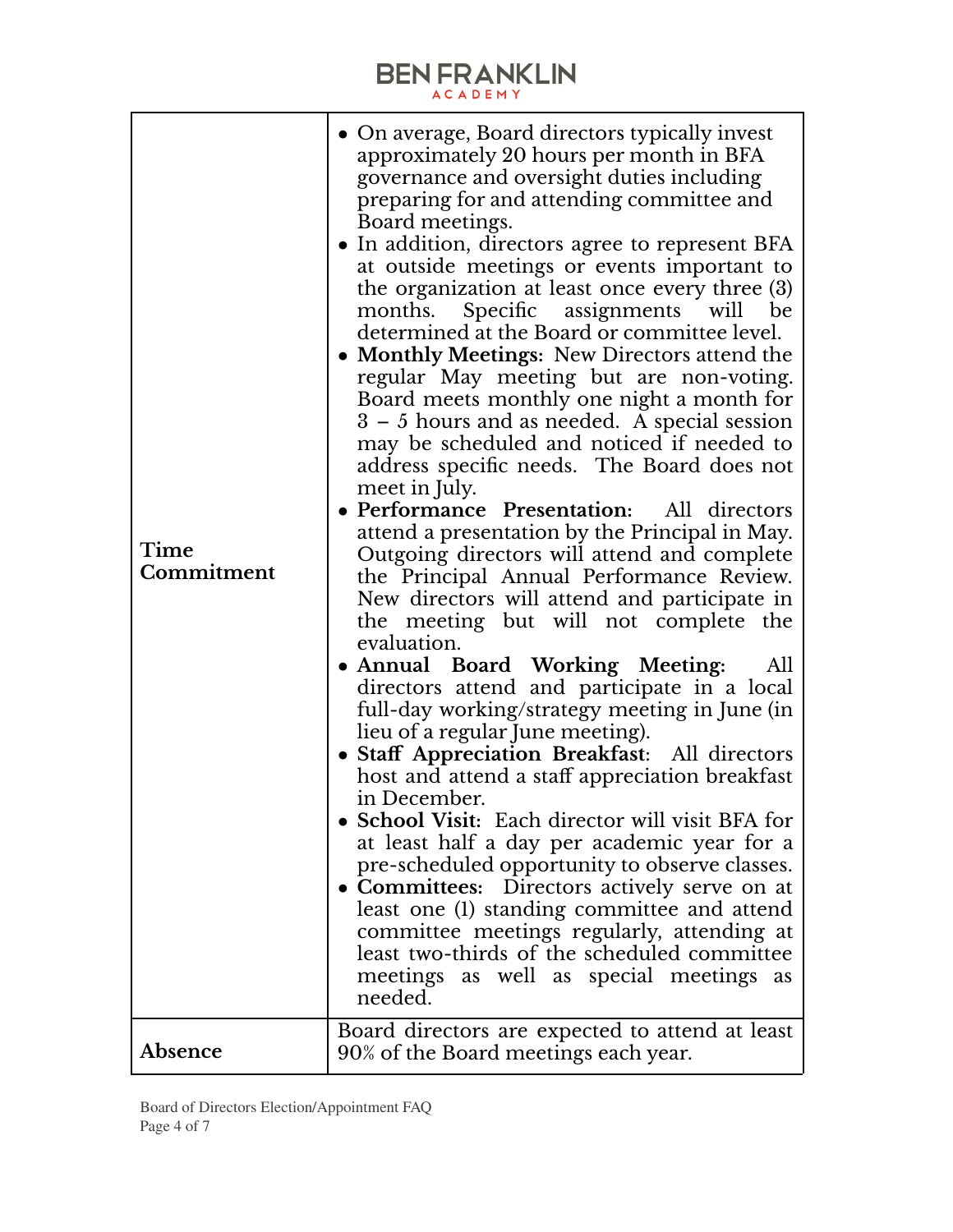| Compensation                                   | None                                                                                                                                                                                                                                                                                                                                                                                                                                                                                                                                                |
|------------------------------------------------|-----------------------------------------------------------------------------------------------------------------------------------------------------------------------------------------------------------------------------------------------------------------------------------------------------------------------------------------------------------------------------------------------------------------------------------------------------------------------------------------------------------------------------------------------------|
| Financial<br>Commitment/<br><b>Fundraising</b> | Directors must support BFA as appropriate and<br>agree to participate in fundraising activities of<br>the school and related entities. Board directors<br>are to make a personally significant financial<br>contribution to the organization each year; it is<br>up to the director to determine the amount.                                                                                                                                                                                                                                        |
| <b>Board</b><br>Composition                    | • The Board is comprised of seven (7) seats,<br>serving staggered three-year terms. Four (4)<br>of the seats are elected by the<br><b>BFA</b><br>community and three (3) of the seats are<br>Board-appointed in accordance with the<br>Board of Directors Election Policy.<br>• There are four (4) Board officers: President,<br>Vice President, Secretary and Treasurer. The<br>Board appoints the officers annually for a one<br>$(1)$ -year term. The other directors serve as<br>At-Large Directors. All directors have equal<br>voting rights. |
| Board Style /<br>Culture                       | A collaborative board that embraces the<br>structure and feel of BFA.                                                                                                                                                                                                                                                                                                                                                                                                                                                                               |
| <b>Board Mentor</b>                            | Each new Board director will be assigned a<br>Board mentor to help with learning the<br>processes.                                                                                                                                                                                                                                                                                                                                                                                                                                                  |
| <b>Need to Know</b>                            | • BFA Strategic Plan<br>• BFA Parent Handbook<br>• BFA Organization Structure<br>• BFA Curriculum Structure<br>• BFA History<br>• BFA Bylaws<br><b>BFA Charter &amp; Contracts</b><br>$\bullet$<br><b>BFA's Thirteen Virtues</b><br><b>Board Policies</b><br>$\bullet$<br>• BFA Statistics (Students, Staff, Volunteers,<br>Testing, Budget)                                                                                                                                                                                                        |
| Reading                                        | Benjamin Franklin Biography<br>٠<br>• Cultural Literacy - E. D. Hirsch, Jr.<br>• Boards That Make a Difference - Carver                                                                                                                                                                                                                                                                                                                                                                                                                             |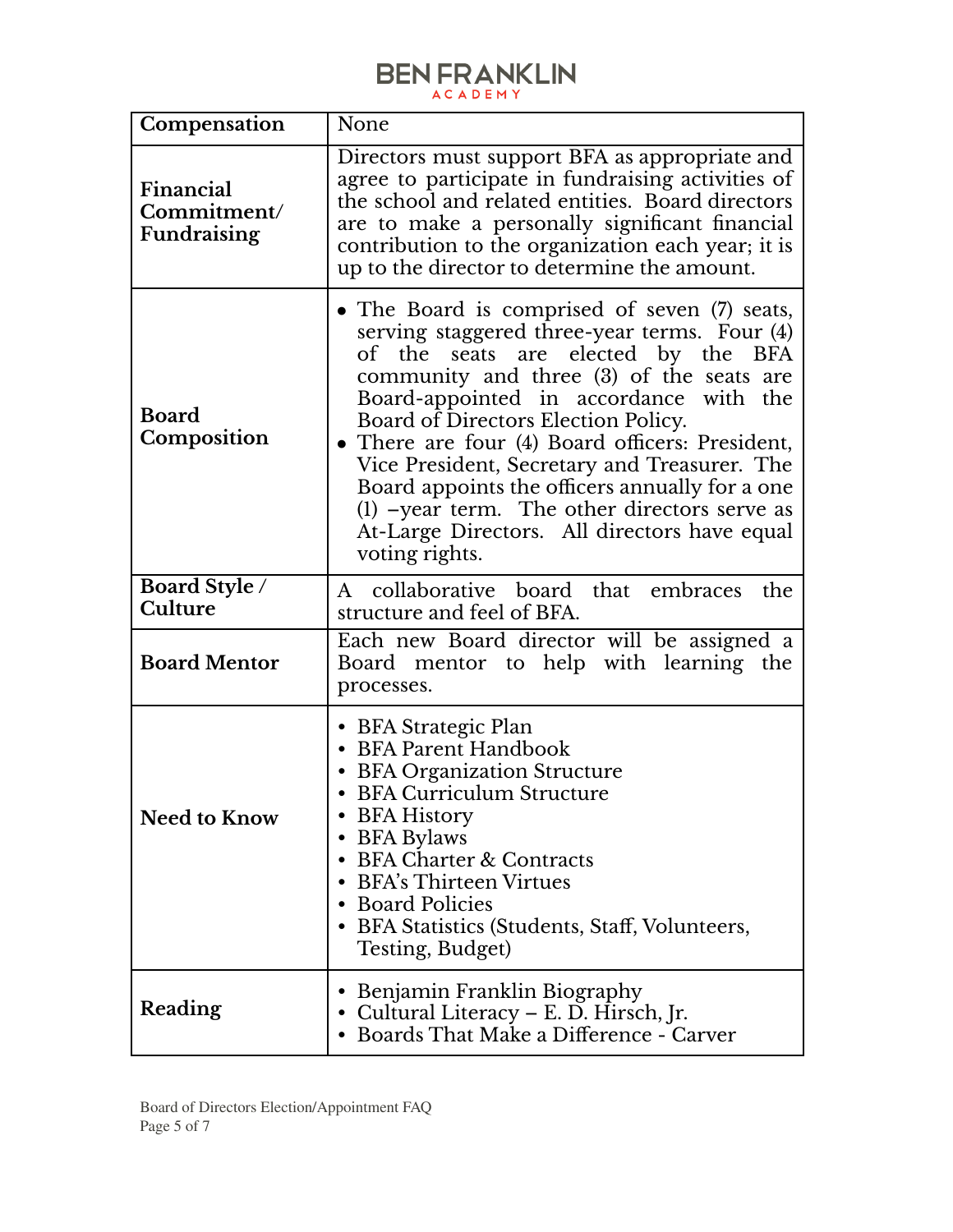| Training and<br>Learning<br><b>Modules</b>               | • New directors are required to complete<br>online learning sessions covering Board<br>knowledge and information for charter<br>schools.<br>• Attendance at the annual Charter School<br>Conference in February is recommended.                                                                                                                                                                                                                                                                                         |
|----------------------------------------------------------|-------------------------------------------------------------------------------------------------------------------------------------------------------------------------------------------------------------------------------------------------------------------------------------------------------------------------------------------------------------------------------------------------------------------------------------------------------------------------------------------------------------------------|
| <b>Relationship to</b><br>School Staff                   | School staff does not report to the Board. Only<br>the Principal reports to and is reviewed by the<br>Board.                                                                                                                                                                                                                                                                                                                                                                                                            |
| <b>Public</b><br>Entity/Legal<br><b>Responsibilities</b> | • BFA is a public school chartered by the<br>Douglas County School District pursuant to<br>Colorado Revised Statues, C.R.S.<br>§22-30.5-101-409, et seq. as amended.<br>• As representatives of a public entity, directors<br>are fiduciaries by law.<br>• Directors owe the duties of care, obedience<br>and loyalty to BFA.<br>• Directors serve as a trustee and it is their<br>responsibility to ensure that the organization<br>meets both legal and ethical standards for<br>nonprofit, tax-exempt organizations. |
| <b>Sunshine Laws</b>                                     | As a public entity BFA and its Board are<br>governed by Sunshine Laws, which are law<br>requiring certain proceedings of government<br>agencies to be open or available to the public.<br>Board meeting are noticed and open to the<br>public, except for Executive Sessions.                                                                                                                                                                                                                                           |
| <b>Executive Session</b>                                 | The Sunshine Law allows a public body to close<br>meetings and records to the public in some<br>limited circumstances.                                                                                                                                                                                                                                                                                                                                                                                                  |
| Quorum                                                   | Simple Majority                                                                                                                                                                                                                                                                                                                                                                                                                                                                                                         |
| <b>Board Insurance</b>                                   | BFA purchases and maintains Directors and<br>Officers (D&O) insurance coverage to help<br>cover the defense costs, settlements<br>and<br>judgments arising out of lawsuits and wrongful<br>act allegations asserted against or incurred by<br>its Board directors in such capacity.                                                                                                                                                                                                                                     |
| <b>Board Agreement</b>                                   | Board directors will be required to sign a Board<br>Agreement summarizing general duties and                                                                                                                                                                                                                                                                                                                                                                                                                            |